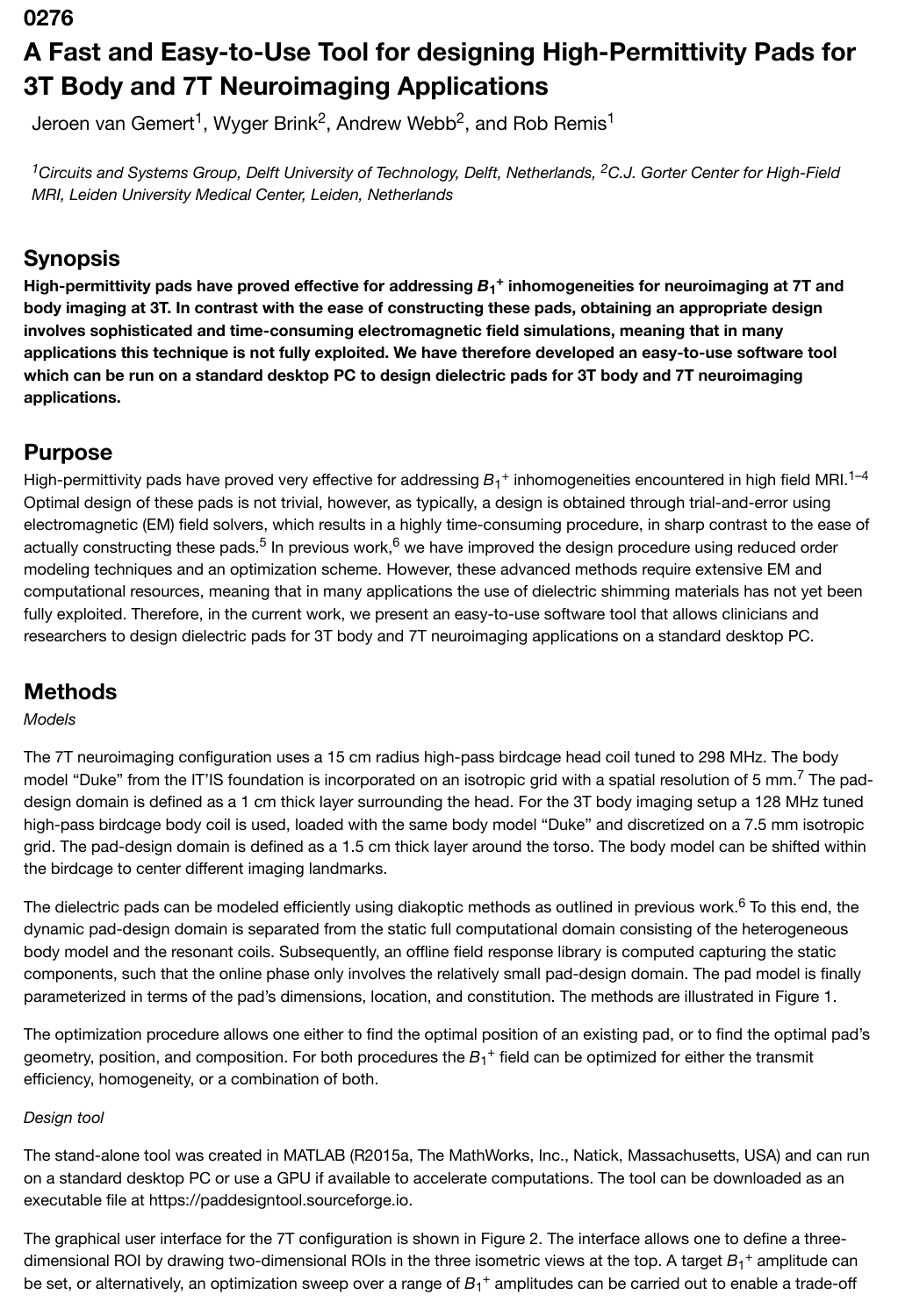### **Results**

To demonstrate the utility of the tool, we design a single dielectric pad for cardiac imaging at 3T using an Intel Xeon CPU X5660 @ 2.80 GHz (dual core) PC equipped with a NVIDIA Tesla K40c GPU. First, the heart is centered within the birdcage and assigned as the ROI, as shown in Figure 3. We then select the sweep option to perform a trade-off analysis between the transmit efficiency and  $B_1^+$  homogeneity. Within 2 minutes on the GPU, or less than 8 minutes on the CPU, the results are presented as illustrated in Figure 4 and Table 1. In this case the most practical choice is pad #4 (19.5 x 31.6 x 1.5 cm<sup>3</sup> with a relative permittivity of 195 and a conductivity of 0.2 S/m) since it improves both the transmit efficiency as well as homogeneity, and it has practical dimensions: pads #7 and #8 provide marginal improvements in performance but require a much larger pad.

# **Conclusion**

We have designed an easy-to-use software tool to design dielectric pads for 7T neuroimaging and 3T body imaging applications. The application can be downloaded and pads can be designed in a couple of minutes. We anticipate this will help to bridge the gap between the advanced numerical design methods and the practical application by the MR community.

# **Acknowledgements**

This project was funded by the Dutch Technology Foundation (STW) project 13375 and the European Research Council Advanced Grant 670629 NOMA MRI.

# **References**

1. Yang QX, Mao W, Wang J, et al. Manipulation of image intensity distribution at 7.0 T: Passive RF shimming and focusing with dielectric materials. J Magn Reson Imaging. 2006;24(1):197–202.

2. Haines K, Smith NB, Webb AG. New high dielectric constant materials for tailoring the B1+ distribution at high magnetic fields. J Magn Reson. 2010;203(2):323–327.

3. de Heer P, Brink WM, Kooij BJ, Webb AG. Increasing signal homogeneity and image quality in abdominal imaging at 3 T with very high permittivity materials. Magn Reson Med. 2012;68(4):1317–1324.

4. Brink WM, Webb AG. High permittivity pads reduce specific absorption rate, improve B 1 homogeneity, and increase contrast-to-noise ratio for functional cardiac MRI at 3 T. Magn Reson Med. 2014;71(4):1632–1640.

5. O'Reilly TPA, Webb AG, Brink WM. Practical improvements in the design of high permittivity pads for dielectric shimming in neuroimaging at 7 T. J Magn Reson. 2016;270:108–114.

6. van Gemert JHF, Brink WM, Webb AG, Remis RF. High-Permittivity Pad Design for Dielectric Shimming in Magnetic Resonance Imaging Using Projection-Based Model Reduction and a Nonlinear Optimization Scheme. IEEE Trans Med Imaging. 2018;37(4):1035–1044.

7. Christ A, Kainz W, Hahn EG, et al. The Virtual Family—development of surface-based anatomical models of two adults and two children for dosimetric simulations. Phys Med Biol. 2010;55(2):N23–N38.

# **Figures**



[Figure 1. The pad-design domain and the parameterizati](https://index.mirasmart.com/ISMRM2019/PDFfiles/images/1604/ISMRM2019-001604_Fig1.png)on of the pad. In (a) and (b) the pad-design domain is defined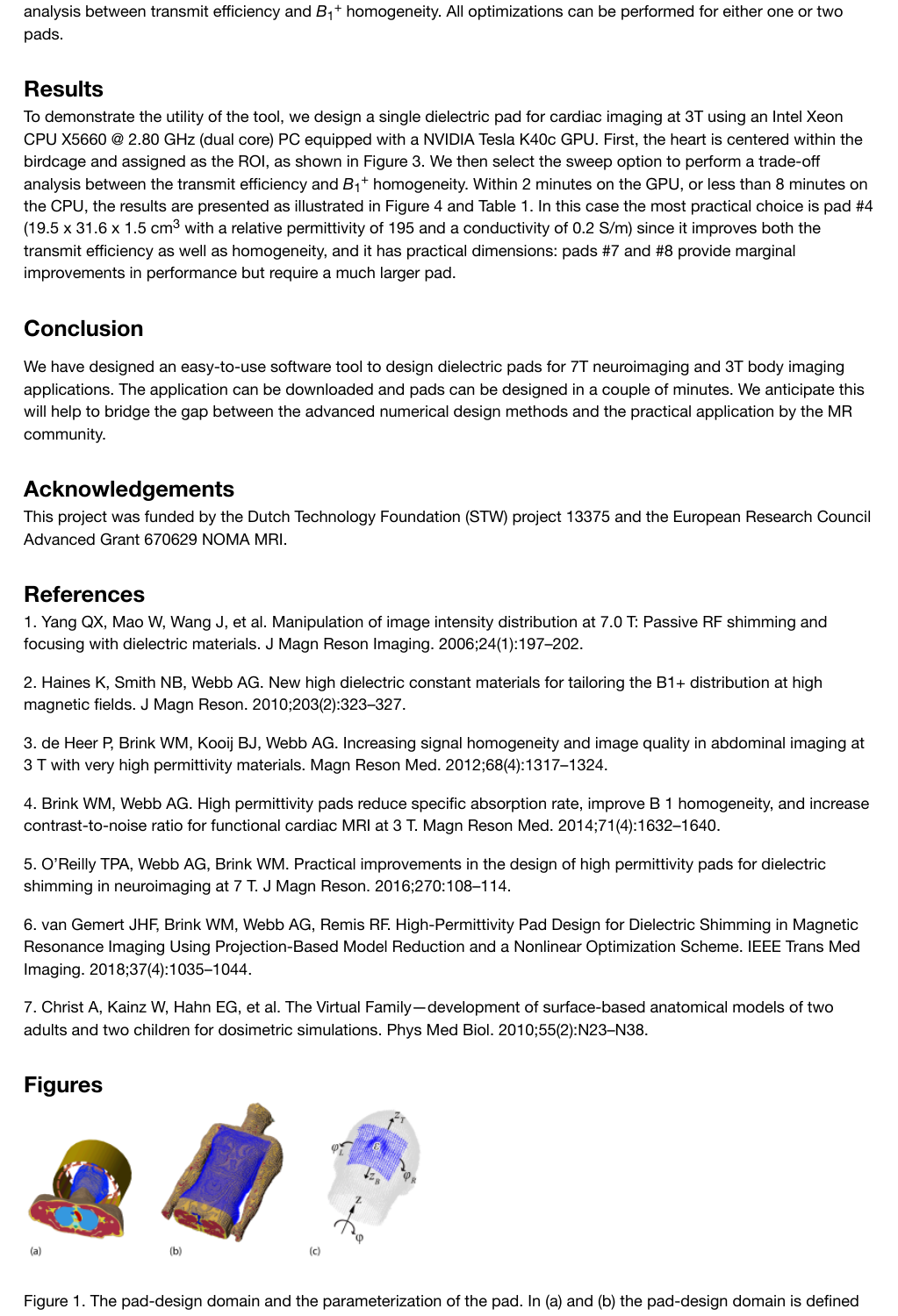

[Figure 2. The graphical user interface of the pad design t](https://index.mirasmart.com/ISMRM2019/PDFfiles/images/1604/ISMRM2019-001604_Fig2.png)ool for 7T. The top and bottom rows show the tissue maps and the  $B_1^+$  fields, respectively. After assigning an ROI the optimization is started. Intermediate  $B_1^+$  results are shown in the bottom row, as the corresponding pad is shown in real-time on the lower right hand side.



[Figure 3. The graphical user interface of the pad design t](https://index.mirasmart.com/ISMRM2019/PDFfiles/images/1604/ISMRM2019-001604_Fig3.png)ool for 3T body imaging. The ROI is assigned to the heart and the sweep-option is selected to perform an analysis of the trade-off between  $B_1{}^+$  homogeneity and transmit efficiency. This option carries out 8 different optimizations, each with a different target field magnitude.



[Figure 4. Sweep-option results for imaging the heart at 3](https://index.mirasmart.com/ISMRM2019/PDFfiles/images/1604/ISMRM2019-001604_Fig4.png)T. A specific design can be chosen that either optimizes the coefficient of variation (C<sub>v</sub>) of the transmit field within the ROI, the transmit efficiency, or a combination of both. More details for each separate optimization are shown in Table 1. In this case, design #4 is chosen as optimal dielectric pad since it improves both the transmit efficiency as well as homogeneity, and it has practical dimensions. Design #7 is not selected, as the dimensions of the pad are very large.

| Sweep ID<br>no pad | Sweep target<br>field in ThiW1 | <b>Transmit efficiency</b><br>[uT/N]<br>0.413 | Coeff.of<br>Variation [76]<br>13.4 | <b>Relative</b><br>permittivity [] | <b>Conductivity</b> <sup>[]</sup> | Height [cm] | <b>Azimuthal</b><br>width [cm] | <b>Thickness</b><br>$\left[\text{cm}\right]$ |              |       |       |      |     |     |      |      |     |
|--------------------|--------------------------------|-----------------------------------------------|------------------------------------|------------------------------------|-----------------------------------|-------------|--------------------------------|----------------------------------------------|--------------|-------|-------|------|-----|-----|------|------|-----|
|                    |                                |                                               |                                    |                                    |                                   |             |                                |                                              | $\mathbf{I}$ | 0.430 | 0.442 | 9.82 | 119 | 0.2 | 12.0 | 17.4 | 1.5 |
|                    |                                |                                               |                                    |                                    |                                   |             |                                |                                              | Ŧ            | 0.454 | 0.467 | 7.85 | 150 | 0.2 | 15.0 | 21.9 | 1.5 |
| т                  | 0.479                          | 0.480                                         | 6.68                               | 168                                | 0.2                               | 18.0        | 21.9                           | 1.5                                          |              |       |       |      |     |     |      |      |     |
| $\overline{4}$     | 0.503                          | 0.516                                         | 5.98                               | 195                                | 0.2                               | 19.5        | 31.6                           | 1.5                                          |              |       |       |      |     |     |      |      |     |
| s                  | 8.527                          | 0.531                                         | 5.97                               | 206                                | 0.2                               | 11.5        | 35.1                           | 1.5                                          |              |       |       |      |     |     |      |      |     |
| ×                  | 0.551                          | 0.545                                         | 6.31                               | 271                                | 0.2                               | 11.5        | 60.7                           | 1.5                                          |              |       |       |      |     |     |      |      |     |
| ۳                  | 0.576                          | 0.574                                         | 5.60                               | 183                                | 0.2                               | 15.5        | 16.2                           | 1.5                                          |              |       |       |      |     |     |      |      |     |
| 8                  | 0.600                          | 0.585                                         | 5.88                               | 278                                | 0.2                               | 30.1        | 73.6                           | 1.5                                          |              |       |       |      |     |     |      |      |     |

[Table 1. Results table for the individual optimizations of t](https://index.mirasmart.com/ISMRM2019/PDFfiles/images/1604/ISMRM2019-001604_Fig5.png)he design procedure for imaging the heart at 3T. These are shown for a parameter sweep over a predefined set of target field magnitudes, after which the particular pad can be